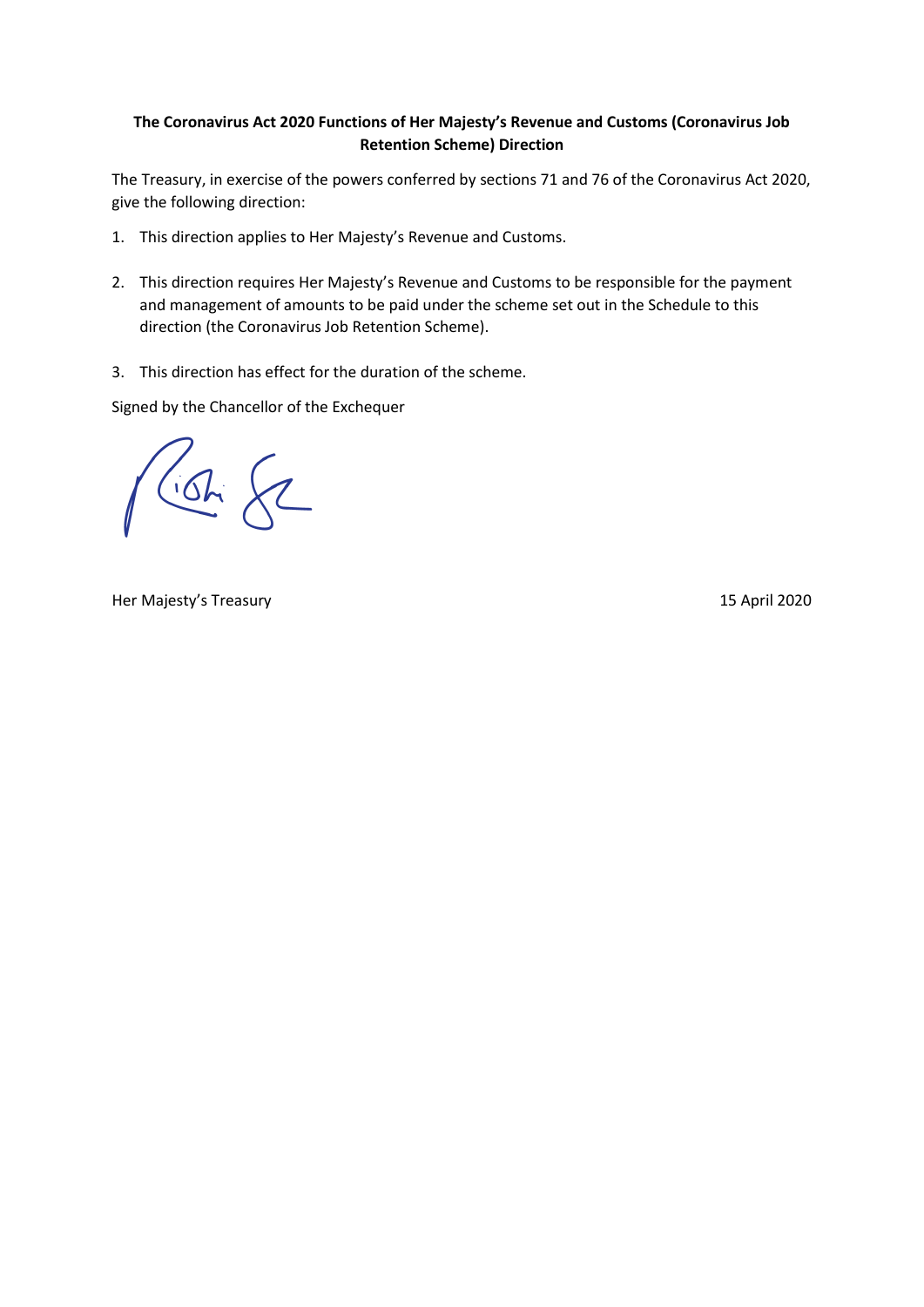# **SCHEDULE**

## CORONAVIRUS JOB RETENTION SCHEME

## *Introduction*

1. This Schedule sets out a scheme to be known as the Coronavirus Job Retention Scheme ("CJRS").

## *Purpose of scheme*

- 2.1 The purpose of CJRS is to provide for payments to be made to employers on a claim made in respect of them incurring costs of employment in respect of furloughed employees arising from the health, social and economic emergency in the United Kingdom resulting from coronavirus and coronavirus disease.
- 2.2 Integral to the purpose of CJRS is that the amounts paid to an employer pursuant to a claim under CJRS are only made by way of reimbursement of the expenditure described in paragraph 8.1 incurred or to be incurred by the employer in respect of the employee to which the claim relates.
- 2.3 The claim must be made in such form and manner and contain such information as HMRC may require at any time (whether before or after payment of the claim) to establish entitlement to payment under CJRS.
- 2.4 Before making payment of a CJRS claim, HMRC must, by publicly available guidance, other publication generally available to the public, or such other means considered appropriate by HMRC, inform a person making a CJRS claim that, by making the claim, the person making the claim accepts that-
	- (a) a payment made pursuant to such claim is made only for the purpose of CJRS (and in particular as provided by paragraph 2.2), and
	- (b) the payment must be returned to HMRC immediately upon the person making the CJRS claim becoming unwilling or unable use the payment for the purpose of CJRS.
- 2.5 No CJRS claim may be made in respect of an employee if it is abusive or is otherwise contrary to the exceptional purpose of CJRS.

## *Qualifying employers*

- 3.1 An employer may make a claim for a payment under CJRS if the following condition is met.
- 3.2 The employer must have a pay as you earn ("PAYE") scheme registered on HMRC's real time information system for PAYE on 19 March 2020 ("a qualifying PAYE scheme").

## *Employers with more than one PAYE scheme*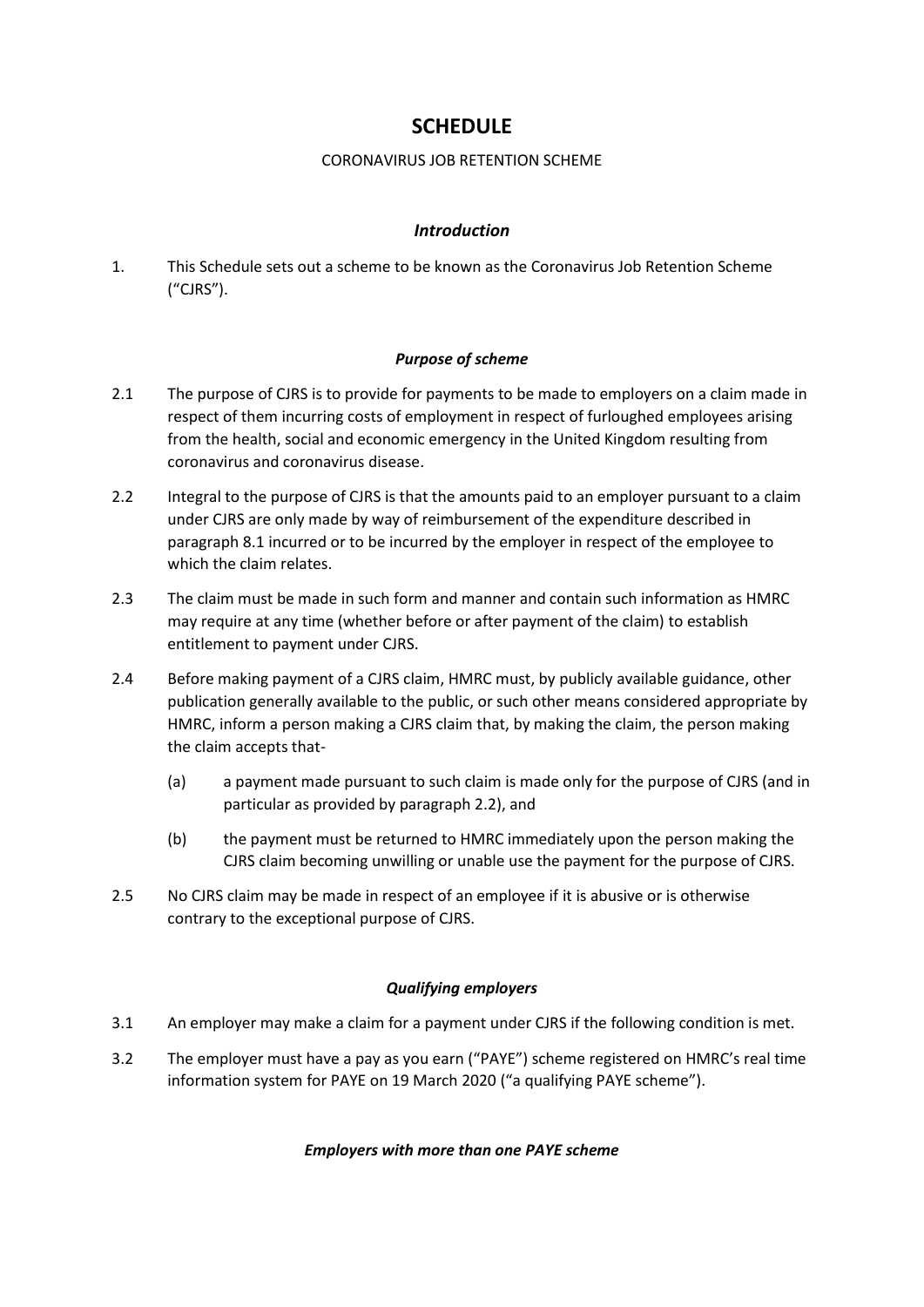- 4. If an employer has more than one qualifying PAYE scheme-
	- (a) the employer must make a separate claim in relation to each scheme, and
	- (b) the amount of any payment under CJRS will be calculated separately in relation to each scheme.

#### *Qualifying costs*

- 5. The costs of employment in respect of which an employer may make a claim for payment under CJRS are costs which-
	- (a) relate to an employee-
		- (i) to whom the employer made a payment of earnings in the tax year 2019-20 which is shown in a return under Schedule A1 to the PAYE Regulations that is made on or before a day that is a relevant CJRS day,
		- (ii) in relation to whom the employer has not reported a date of cessation of employment on or before that date, and
		- (iii) who is a furloughed employee (see paragraph 6), and
	- (b) meet the relevant conditions in paragraphs 7.1 to 7.15 in relation to the furloughed employee.

#### *Furloughed employees*

- 6.1 An employee is a furloughed employee if-
	- (a) the employee has been instructed by the employer to cease all work in relation to their employment,
	- (b) the period for which the employee has ceased (or will have ceased) all work for the employer is 21 calendar days or more, and
	- (c) the instruction is given by reason of circumstances arising as a result of coronavirus or coronavirus disease.
- 6.2 An employee has not ceased all work for an employer if the employee works for a person connected with the employer (see paragraph 13.4) or otherwise works indirectly for the employer.
- 6.3 Where Statutory Sick Pay is payable or liable to be payable in respect of an employee (whether or not a claim to Statutory Sick Pay is made) at the time when the instruction in paragraph 6.1(a) is given ("original SSP"), the period described in paragraph 6.1(b) in respect of the employee does not begin until the original SSP has ended (but any subsequent entitlement to Statutory Sick Pay by virtue of the employee becoming unfit for work again after the original SSP has ended must be disregarded).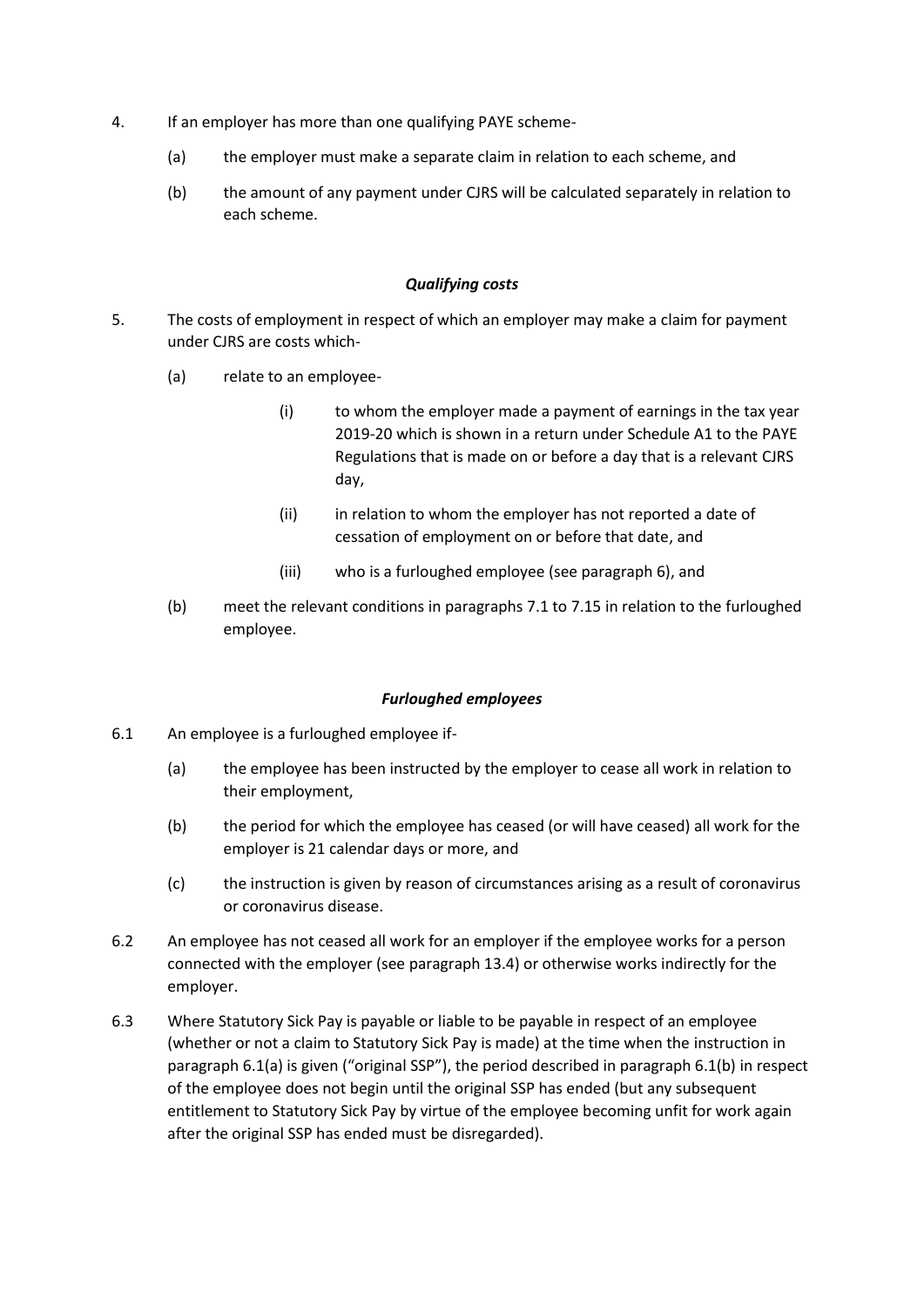- 6.4 If an employee was enjoying an unpaid sabbatical or other period of unpaid leave on 28 February 2020 ("relevant day"), the period described in paragraph 6.1(b) does not begin in respect of the employee until expiry of the period of leave agreed or contemplated at its commencement or, where the duration of the leave was uncertain on the relevant day because its duration is determinable by reference to a particular circumstance, completion of a particular purpose or occurrence of a specified event, the ending of the circumstance, completion of the purpose or occurrence of the event.
- 6.5 No claim to CJRS may be made in respect of an unpaid sabbatical or other period of unpaid leave of an employee beginning before or after 19 March 2020 (whether agreed or otherwise arranged conditionally or unconditionally on, before or after that day).
- 6.6 Work undertaken by a director of a company to fulfil a duty or other obligation arising by or under an Act of Parliament relating to the filing of company accounts or provision of other information relating to the administration of the director's company must be disregarded for the purposes of paragraph 6.1(a).
- 6.7 An employee has been instructed by the employer to cease all work in relation to their employment only if the employer and employee have agreed in writing (which may be in an electronic form such as an email) that the employee will cease all work in relation to their employment.
- 6.8 Training activities directly relevant to an employee's employment agreed between the employer and the employee before being undertaken must be disregarded for the purposes of paragraph 6.1(a).

## *Qualifying costs – further conditions*

- 7.1 Costs of employment meet the conditions in this paragraph if-
	- (a) they relate to the payment of earnings to an employee during a period in which the employee is furloughed, and
	- (b) the employee is being paid-
		- (i) £2500 or more per month (or, if the employee is paid daily or on some other periodic basis, the appropriate pro-rata), or
		- (ii) where the employee is being paid less than the amounts set out in paragraph 7.1(b)(i), the employee is being paid an amount equal to at least 80% of the employee's reference salary.
- 7.2 Except in relation to a fixed rate employee, the reference salary of an employee or a person treated as an employee for the purposes of CJRS by virtue of paragraph 13.3(a) (member of a limited liability partnership) is the greater of-
	- (a) the average monthly (or daily or other appropriate pro-rata) amount paid to the employee for the period comprising the tax year 2019-20 (or, if less, the period of employment) before the period of furlough began, and
	- (b) the actual amount paid to the employee in the corresponding calendar period in the previous year.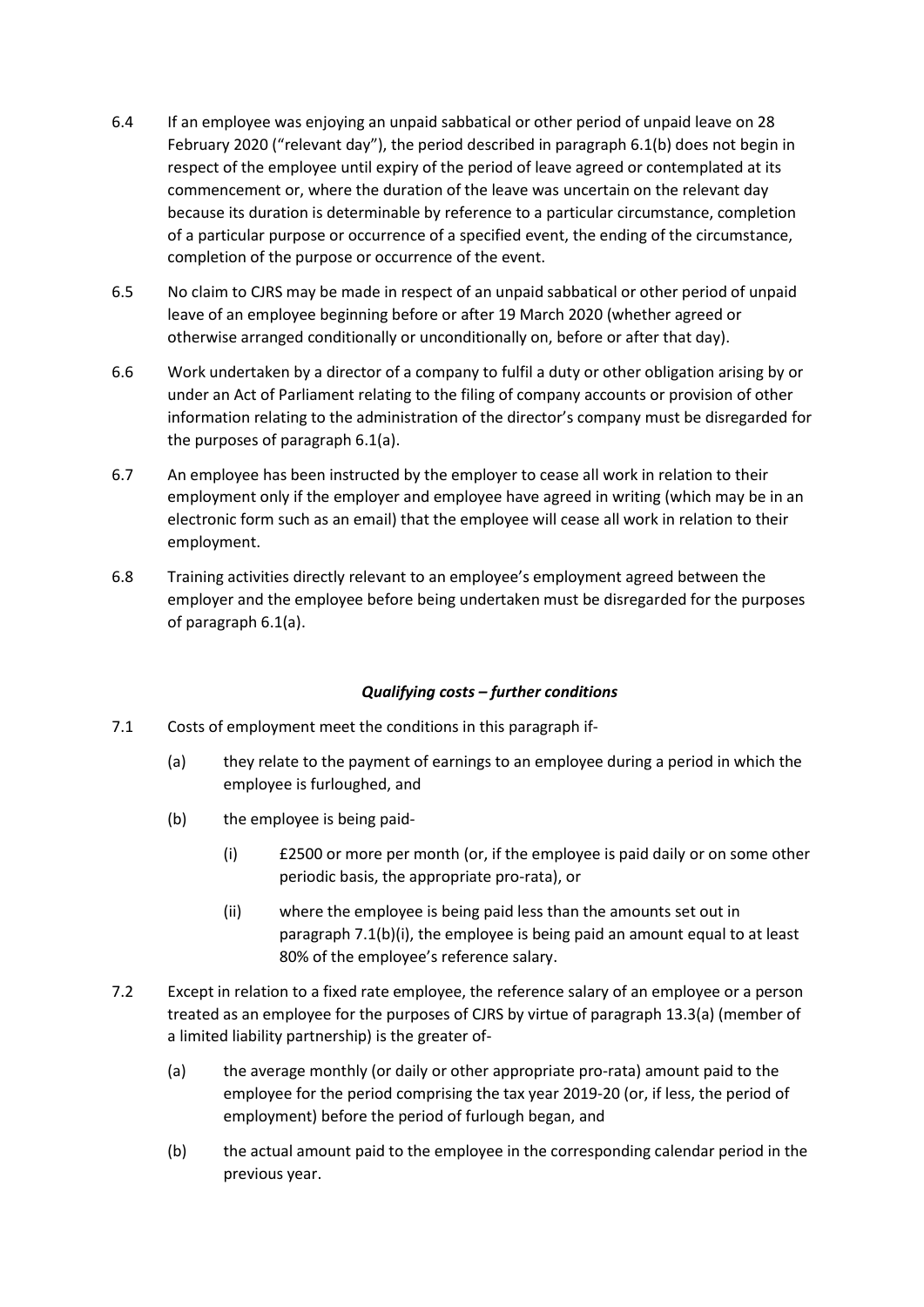- 7.3 In calculating the employee's reference salary for the purposes of paragraphs 7.2 and 7.7, no account is to be taken of anything which is not regular salary or wages.
- 7.4 In paragraph 7.3 "regular" in relation to salary or wages means so much of the amount of the salary or wages as-
	- (a) cannot vary according to any of the relevant matters described in paragraph 7.5 except where the variation in the amount arises as described in paragraph 7.4(d),
	- (b) is not conditional on any matter,
	- (c) is not a benefit of any other kind, and
	- (d) arises from a legally enforceable agreement, understanding, scheme, transaction or series of transactions.
- 7.5 The relevant matters are-
	- (a) the performance of or any part of any business of the employer or any business of a person connected with the employer,
	- (b) the contribution made by the employee to the performance of, or any part of any business,
	- (c) the performance by the employee of any duties of the employment, and
	- (d) any similar considerations or otherwise payable at the discretion of the employer or any other person (such as a gratuity).
- 7.6 A person is a fixed rate employee if-
	- (a) the person is an employee or treated as an employee for the purposes of CJRS by virtue of paragraph 13.3(a) (member of a limited liability partnership),
	- (b) the person is entitled under their contract to be paid an annual salary,
	- (c) the person is entitled under their contract to be paid that salary in respect of a number of hours in a year whether those hours are specified in or ascertained in accordance with their contract ("the basic hours"),
	- (d) the person is not entitled under their contract to a payment in respect of the basic hours other than an annual salary,
	- (e) the person is entitled under their contract to be paid, where practicable and regardless of the number of hours actually worked in a particular week or month in equal weekly, multiple of weeks or monthly instalments ("the salary period"), and
	- (f) the basic hours worked in a salary period do not normally vary according to business, economic or agricultural seasonal considerations.
- 7.7 The reference salary of a fixed rate employee is the amount payable to the employee in the latest salary period ending on or before 19 March 2020 (but disregarding anything which is not regular salary or wages as described in paragraph 7.3).
- 7.8 In paragraph 7.6 "contract" means a legally enforceable agreement as described in paragraph 7.4(d).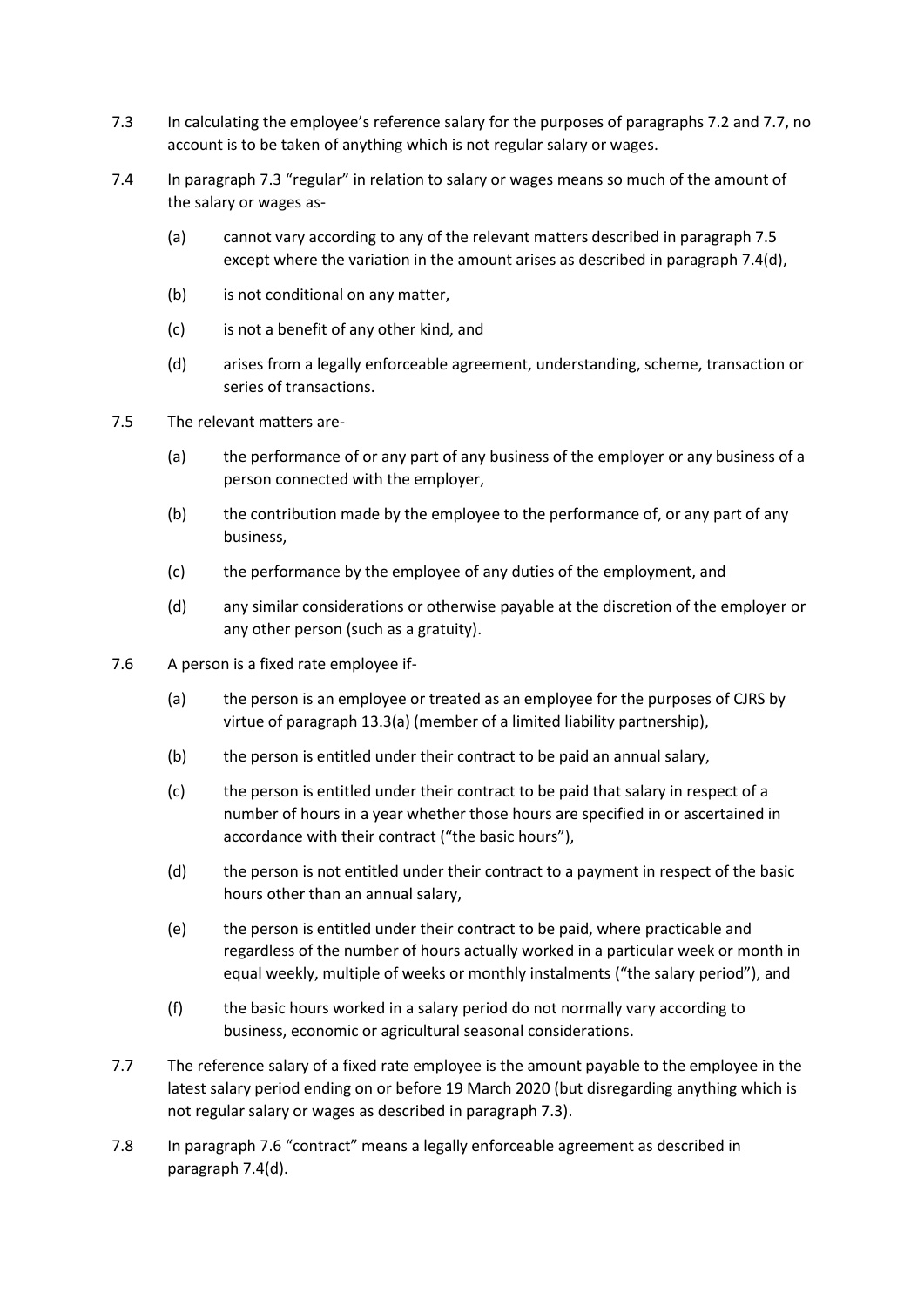- 7.9 In calculating an employee's reference salary in accordance with paragraphs 7.2 or 7.7 in the case of a person ("P") treated as an employee for the purposes of CJRS by virtue of paragraph 13.3(a) (member of a limited liability partnership) then, in addition to the matters described in paragraphs 7.3 to 7.5, no account is to be taken of an amount payable to P unless, by virtue of arrangements described in section 863B(5) of the Income Tax (Trading and Other Income) Act 2005, that amount-
	- (a) is fixed,
	- (b) is variable, but is varied without reference to the overall amount of the profits or losses of the limited liability partnership, or
	- (c) is not, in practice, affected by the overall amount of those profits or losses.
- 7.10 In respect of a fixed rate employee, where a period by reference to which the reference salary is determinable ("reference salary period") includes a period of unpaid sabbatical or unpaid leave ("unpaid period"), the reference salary must be determined on the basis of what would have been paid to the employee during the unpaid period if the sabbatical or leave had been granted on the same terms as the employee's paid leave during the reference salary period taking account of the matters described in paragraphs 7.13 to 7.15 as are appropriate.
- 7.11 Where paragraph 7.12 applies, the sum of the original payment described in paragraph 7.12(a) and the further amount described in paragraph 7.12(c) must be treated as having been paid at the time of the payment of the original payment for the purposes of paragraph 7.1(b)(ii).
- 7.12 This paragraph applies where-
	- (a) in the period beginning on 1 March 2020 and ending on the third day after the making this direction an amount by way of wages or salary is paid in respect of a period of employment ("the original payment") to an employee,
	- (b) the original payment is less than the amount required by paragraph 7.1(b)(ii) for the purpose of claiming CJRS,
	- (c) before making a CJRS claim in respect of the original payment the employer pays the employee a further amount ("the further amount") in respect of the period of employment to which the original payment relates, and
	- (d) the sum of the original payment and the further amount meets the requirements of paragraph 7.1(b)(ii).
- 7.13 The provision made by paragraph 7.10 applies in relation to a fixed rate employee who is a relevant employee as if the references to unpaid sabbatical and unpaid leave also include references to social benefit leave.
- 7.14 A person is a relevant employee if-
	- (a) the person is employed by an employer,
	- (b) the person has been granted a period of social benefit leave beginning before the period mentioned in paragraph 12 (duration of CJRS),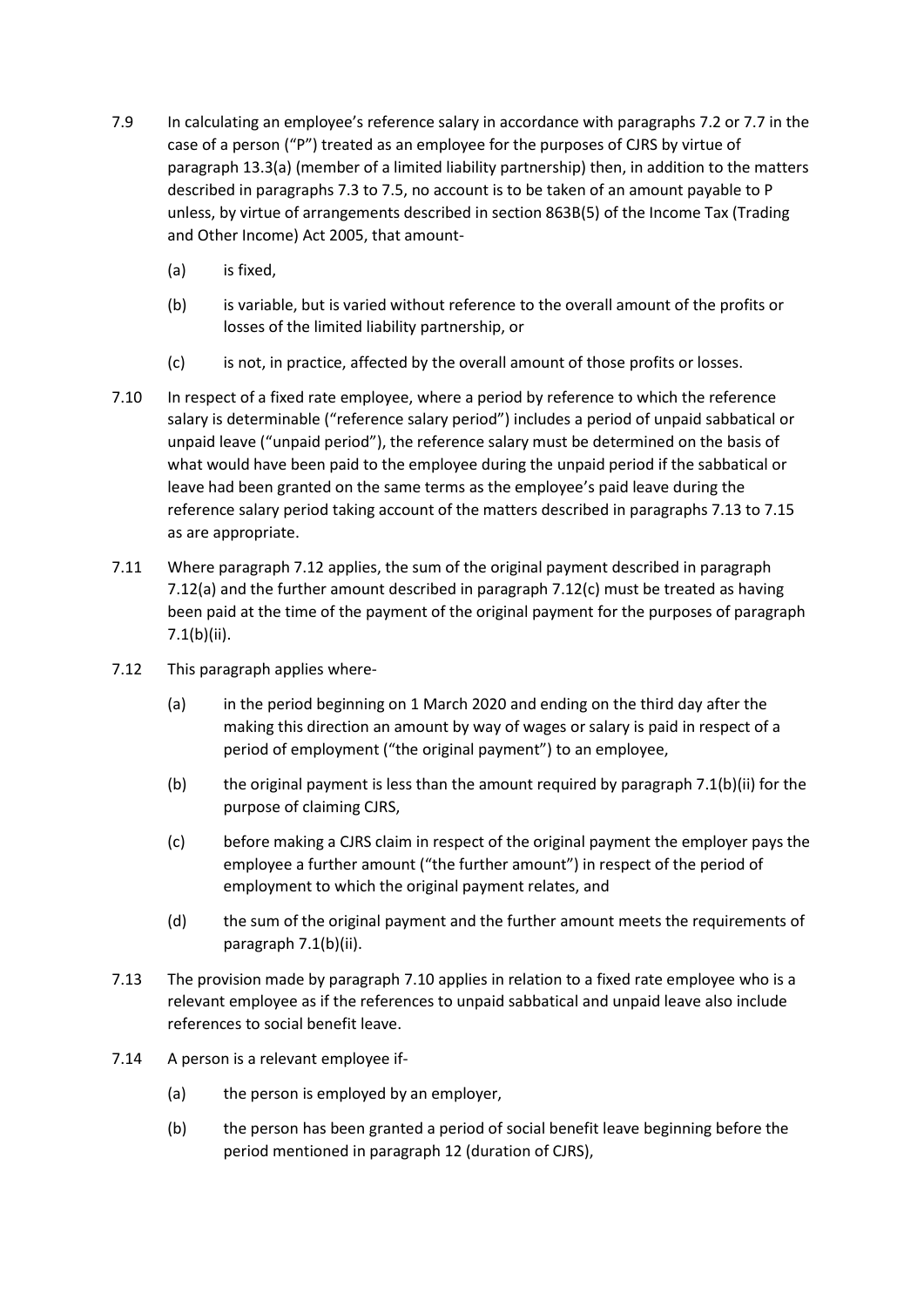- (c) at the time when it began, it was expected or considered likely that the period of social benefit leave would end at a time falling during the period mentioned in paragraph 12,
- (d) the period of social benefit leave ended during the period mentioned in paragraph 12, and
- (e) the period of furlough in respect of the person began after the end of the period of social benefit leave.
- 7.15 For the purposes of paragraphs 7.13 and 7.14, social benefit leave means a period of time in respect of which any of the benefits specified in paragraph 8.7 is payable in respect of the person described in paragraph 7.14(a).
- 7.16 Where paragraph 7.17 applies, a person making their first CJRS claim in respect of a fixed rate employee may make that claim as if paragraph 7.7 referred to 28 February 2020 in place of 19 March 2020.
- 7.17 This paragraph applies where, in anticipation of making the first CJRS claim in respect of the employee mentioned in paragraph 7.16 and before the publication of this direction, the person determined the employee's reference salary as if paragraph 7.7 referred to 28 February 2020.

### *Expenditure to be reimbursed*

- 8.1 Subject as follows, on a claim by an employer for a payment under CJRS, the payment may reimburse-
	- (a) the gross amount of earnings paid or reasonably expected to be paid by the employer to an employee;
	- (b) any employer national insurance contributions liable to be paid by the employer arising from the payment of the gross amount;
	- (c) the amount allowable as a CJRS claimable pension contribution.
- 8.2 The amount to be paid to reimburse the gross amount of earnings must (subject to paragraph 8.6) not exceed the lower of-
	- (a) £2,500 per month, and
	- (b) the amount equal to 80% of the employee's reference salary (see paragraphs 7.1 to 7.15).
- 8.3 The amount to be paid to reimburse any employer national insurance contributions must not exceed the amount of employer's contributions that would have been assessed on the amount of gross earnings being reimbursed under CJRS.
- 8.4 The total amount to be paid to reimburse any employer national insurance contributions must not exceed the total amount of employer's contributions actually paid by the employer for the period of the claim.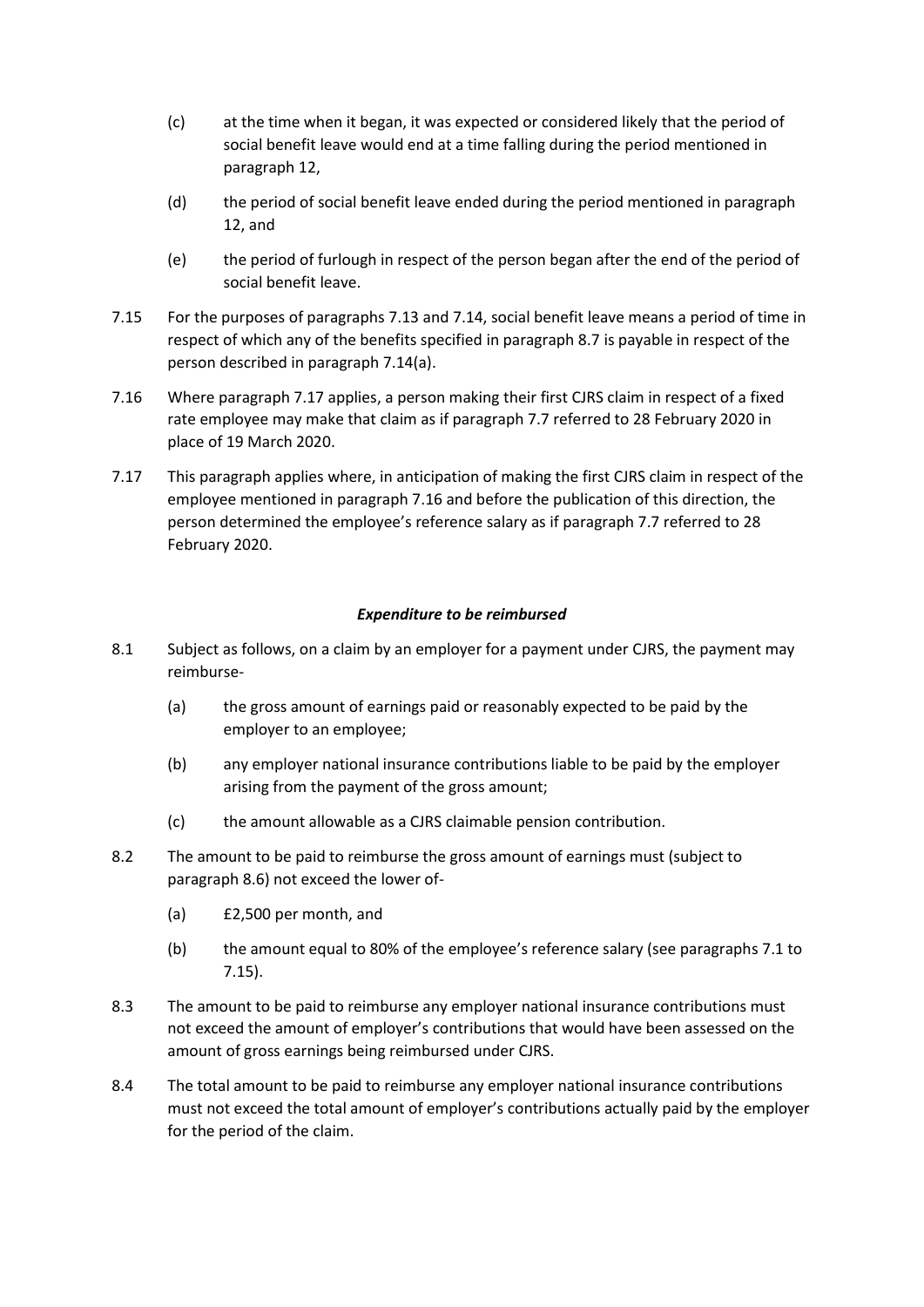- 8.5 For the purposes of CJRS, "employer national insurance contributions" are the secondary Class 1 contributions an employer is liable to pay as a secondary contributor in respect of an employee by virtue of sections 6 and 7 of the Social Security Contributions and Benefits Act 1992 ("SSCBA") or sections 6 and 7 of the Social Security Contributions and Benefits (Northern Ireland) Act 1992 ("SSCB(NI)A").
- 8.6 No claim under CJRS may include amounts of specified benefits payable or liable to be payable in respect of an employee (whether or not a claim to the relevant specified benefit is actually made) during the employee's period of furlough and the gross amount of earnings falling for reimbursement as described in paragraph 8.2 must be correspondingly reduced.
- 8.7 The specified benefits for the purposes of paragraph 8.6 are-
	- (a) Statutory Sick Pay pursuant to section 151 of SSCBA or section 147 of SSCB(NI)A;
	- (b) Statutory Maternity Pay pursuant to section 164 of SSCBA or section 160 of SSCB(NI)A;
	- (c) Statutory Adoption Pay pursuant to section 171ZL of SSCBA or section 167ZL of SSCB(NI)A;
	- (d) Statutory Paternity Pay pursuant to sections 171ZA and 171ZB of SSCBA or sections 167ZA and 167ZB of SSCB(NI)A;
	- (e) Statutory Shared Parental Pay pursuant to sections 171ZU and 171ZV of SSCBA or sections 167ZU and 167 ZW of SSCB(NI)A;
	- (f) Statutory Parental Bereavement Pay pursuant to section 171ZZ6 of SSCBA or any provision made for Northern Ireland which corresponds to that section.
- 8.8 A payment by an employer of a pension contribution in respect of an employee to a registered pension scheme is a CJRS claimable pension contribution if it is paid in respect of an amount of gross earnings as described in paragraph 8.1(a).
- 8.9 The amount allowable as a CJRS claimable pension contribution under paragraph 8.1(c) is the lower of-
	- (a) the contribution payable by the employer in respect of the employee to the registered pension scheme for the relevant CJRS period, and
	- (b) 3% of the part of the gross earnings paid to an employee in a pay reference period as applicable to the employee of 12 months that are-
		- (i) more than the lower limit for qualifying earnings in that pay reference period (as set out in section 13(1)(a) of the Pensions Act 2008), and
		- (ii) not more than the amount claimable by the employer under CJRS in respect of an amount of gross earnings as described in paragraph 8.1(a) in the same pay reference period.
- 8.10 In the case of a pay reference period of less or more than 12 months, paragraph 8.9(b) applies as if the amounts described in that paragraph were proportionately less or more as appropriate.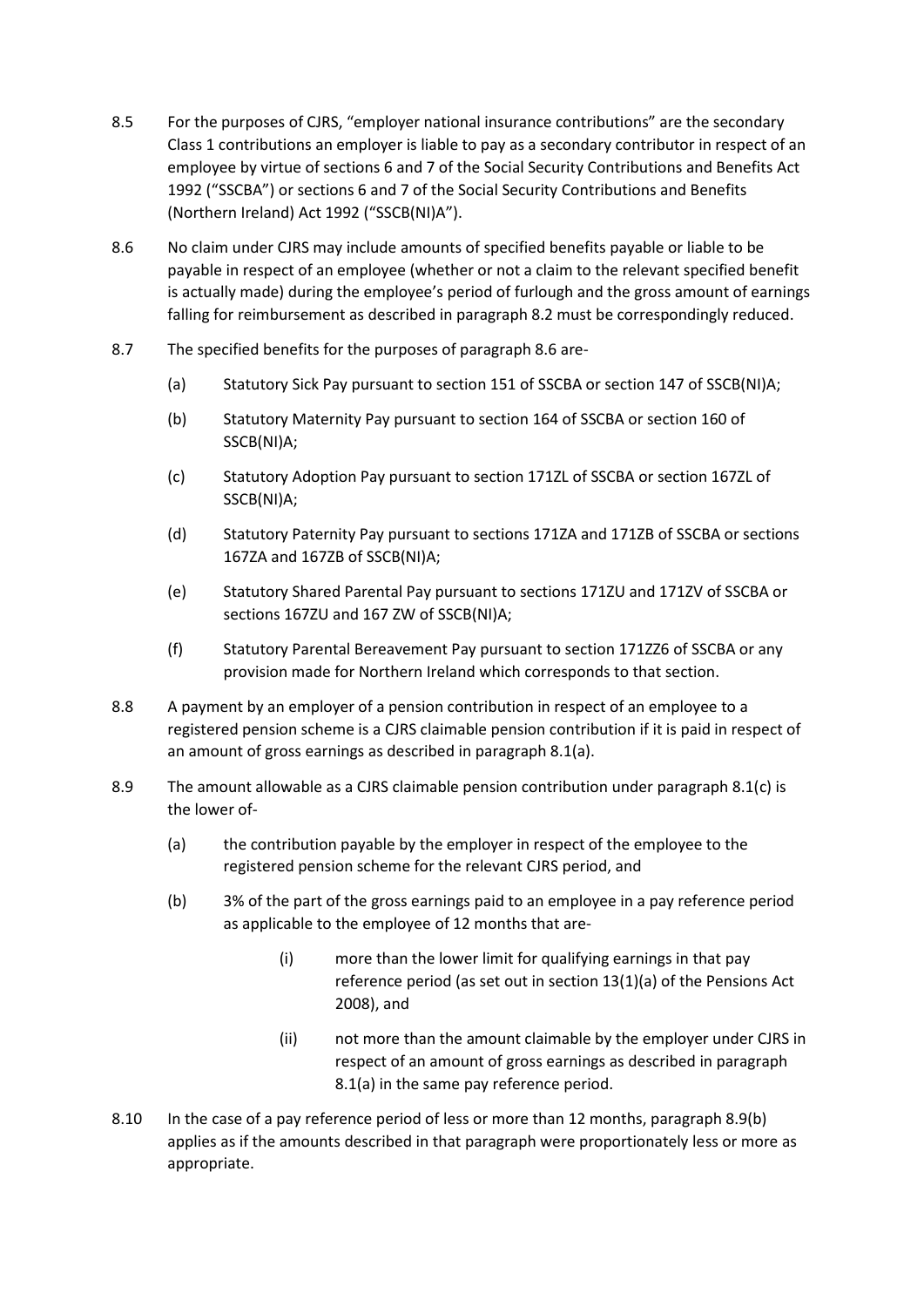- 8.11 For the purposes of determining whether sub-paragraph (a) or sub-paragraph (b) is applicable in paragraph 8.9-
	- (a) the same duration of relevant CJRS period and pay reference period shall be used to compare the lower of the amounts under sub-paragraphs 8.9(a) and 8.9(b),
	- (b) whichever sub-paragraph produces the lower of these two amounts shall be the relevant sub-paragraph for the purposes of determining the amount allowable to be paid as a CJRS claimable pension contribution under paragraph 8.1(c), and
	- (c) the duration of the period used to compare sub-paragraphs 8.9(a) and 8.9(b) is not required to be identical to the period for determining the actual amount allowable that is to be paid under paragraph 8.1(c).
- 8.12 For the purposes of paragraphs 8.8 to 8.11-
	- (a) "registered pension scheme" means a pension scheme for the purposes of Part 4 of the Finance Act 2004;
	- (b) "pay reference period" has the meaning given in section 15 of the Pensions Act 2008 and regulations made thereunder;
	- (c) "relevant CJRS period" means the period, part-period or periods over which the employer is required or accustomed to pay pension contributions in respect of the employee that fall within the period of the claim for a payment under CJRS.

#### *Succession to a business – new employer has no qualifying PAYE scheme*

- 9.1 A new employer may make a claim for a payment under CJRS in respect of a relevant employee as if the new employer had-
	- (a) a qualifying PAYE scheme, and
	- (b) made a payment of earnings in the tax year 2019-20 which is shown in a return under Schedule A1 to the PAYE Regulations made on or before 19 March 2020.
- 9.2 An employer is a new employer for the purposes of CJRS if the employer's PAYE scheme-
	- (a) is not a qualifying PAYE scheme solely because the employer's PAYE scheme was registered on HMRC's real time information for PAYE after 19 March 2020, and
	- (b) has effect in relation to the relevant employee.
- 9.3 An employee is a relevant employee if-
	- (a) on 19 March 2020, the employee was employed by an employer (former employer) who is not the new employer,
	- (b) after 19 March 2020, there is a change in the employee's employer from the former employer to the new employer while the employee remains in employment in the same business,
	- (c) immediately before the change, the former employer's PAYE scheme having effect in relation to the employee was a qualifying PAYE scheme, and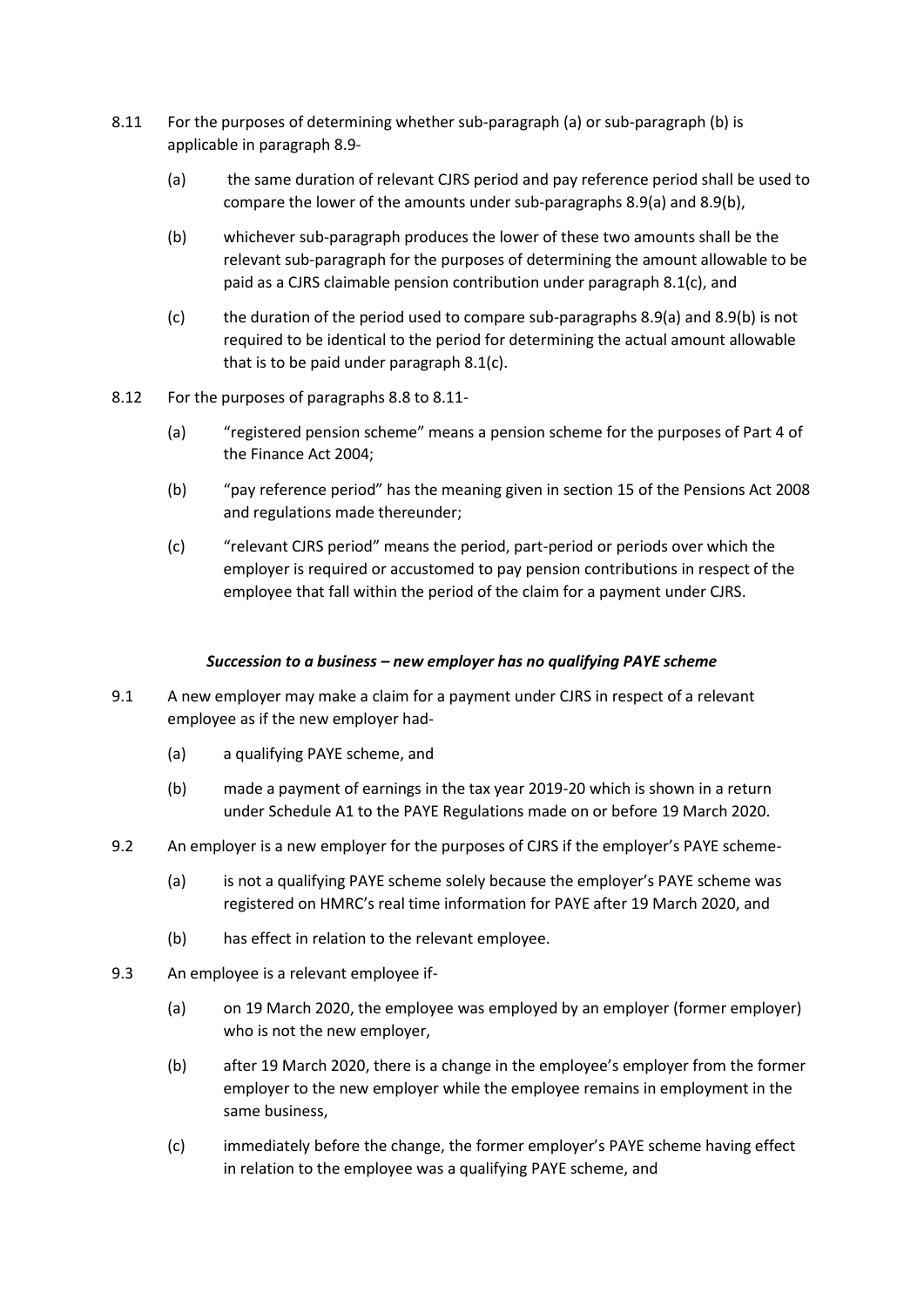- (d) any of the circumstances in paragraph 9.10 apply.
- 10. The circumstances referred to by paragraph 9.3(d) are-
	- (a) regulation 102 of the PAYE Regulations has effect so that the change of employer from the former employer to the new employer is not to be treated as a cessation of employment for the purposes of regulation 36 of those Regulations (cessation of employment: Form P45);
	- (b) the transfer of the business or undertaking (or part thereof) resulting in the change in the employee's employer from the former employer to the new employer does not operate so as to terminate the contract of employment of the employee by virtue of the Transfer of Undertakings (Protection of Employment) Regulations 2006;
	- (c) the transfer of the trade, business or undertaking resulting in the change in the employee's employer from the former employer to the new employer does not operate so as to break the continuity of the period of employment of the employee by virtue of section 218 of the Employment Rights Act 1996.

#### *Succession to a business – new employer already has a qualifying PAYE scheme*

- 10.1 Paragraph 10.2 applies in a case where-
	- (a) an employer is unable to make a claim to CJRS pursuant to paragraphs 9.1 to 9.3 solely because the employer has a qualifying PAYE scheme, and
	- (b) that qualifying PAYE scheme has effect in relation to a relevant employee.
- 10.2 Where this paragraph applies, entitlement to a claim to CJRS must be determined as if the employer had made a payment of earnings to the relevant employee in the tax year 2019-20 which is shown in a return under Schedule A1 to the PAYE Regulations that is made on or before 19 March 2020 (as required by paragraph 5.(a)(i)).

#### *PAYE scheme reorganisations*

- 11.1 A PAYE scheme registered on HMRC's real time information system for PAYE after 19 March 2020 ("new scheme") is a qualifying PAYE scheme if-
	- (a) the purpose of the new scheme is to replace at least two (but not necessarily all) of the employer's qualifying PAYE schemes ("the transferred schemes") in consequence of a reorganisation of the employer's business, and
	- (b) the new scheme only has effect in relation to employees who are former members of one of the transferred schemes before the new scheme has effect in relation to any other employee.
- 11.2 An employee is a former member of one of the transferred schemes if-
	- (a) the new scheme has effect in relation to the employee, and
	- (b) one of the transferred schemes has effect in relation to the employee immediately before the new scheme has effect in relation to the employee.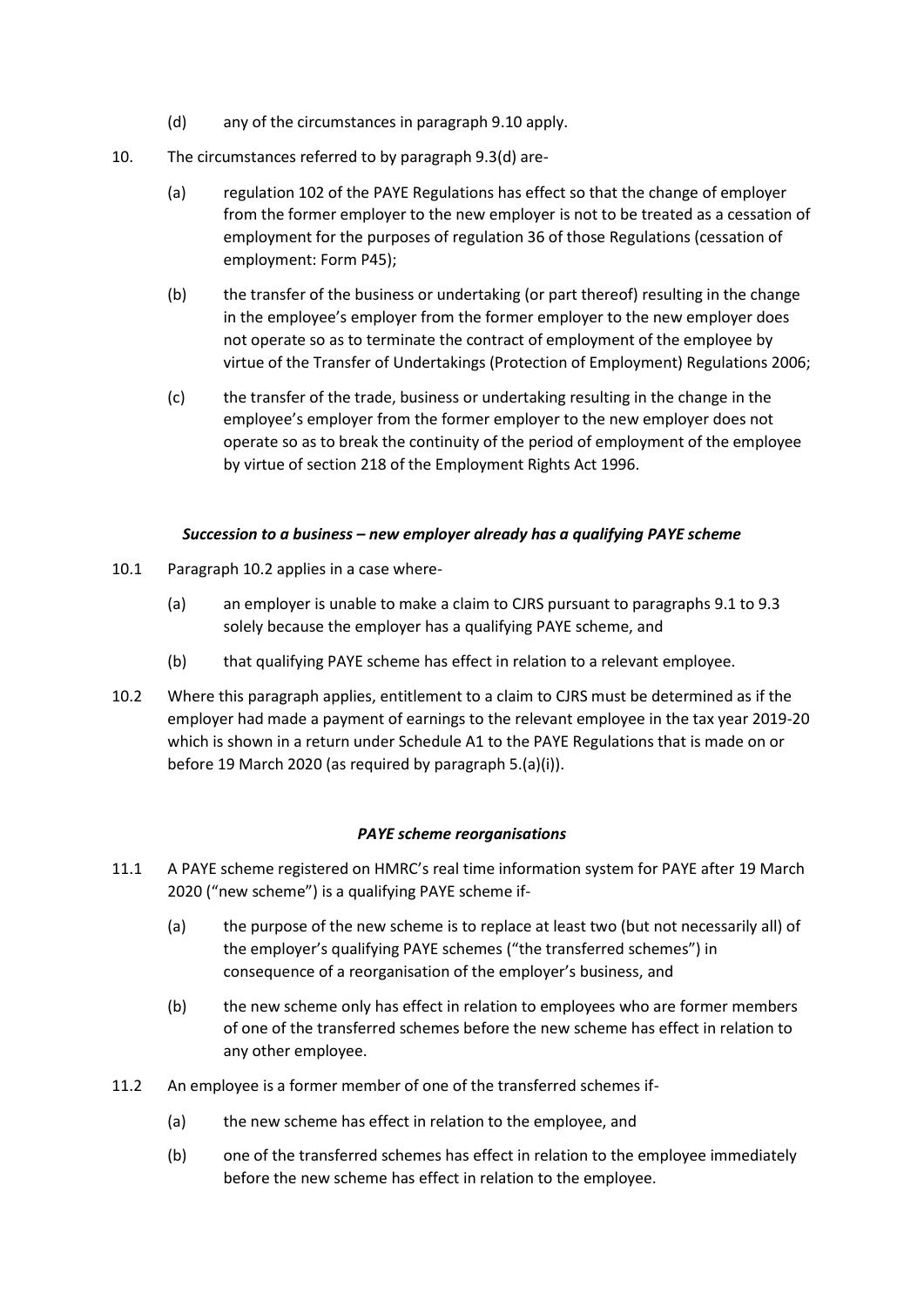11.3 Where a new scheme is a qualifying PAYE scheme by virtue of paragraph 11.1, a payment of earnings to a former member of one of the transferred schemes in the tax year 2019-20 which is shown in a return under Schedule A1 to the PAYE Regulations made on or before 19 March 2020 in respect of one of the transferred schemes must be treated for the purposes of paragraph 5.(a)(i) as if the new scheme had effect in relation to the payment of earnings and had been shown in a return under Schedule A1 to the PAYE Regulations made on or before 19 March 2020 in respect of the new scheme.

# *Duration of CJRS*

12. CJRS has effect only in relation to amounts of earnings paid or payable by employers to furloughed employees in respect of the period beginning on 1 March 2020 and ending on 31 May 2020 and employer national insurance contributions and directed pension payments paid or payable in relation to such earnings.

### *Definitions etc.*

- 13.1 For the purposes of CJRS-
	- (a) a day is a relevant CJRS day if that day is-
		- (i) 28 February 2020, or
		- (ii) 19 March 2020.
	- (b) "charity" has the same meaning as it does in section 18 of the Small Charitable Donations Act 2012 ("SCDA");
	- (c) "company" has the same meaning as it does for the purposes of the Corporation Tax Acts set out in section 1121 of the Corporation Tax Act 2010 ("CTA");
	- (d) "earnings" has the same meaning as it does in the employment income Parts of the Income Tax (Earnings and Pensions) Act 2003 ("ITEPA") by virtue of section 62 of that Act;
	- (e) "employment" and corresponding references to "employed", "employer" and "employee" have the same meanings as they do in section 4 of ITEPA as extended by-

(i) section 5 of that Act,

(ii) regulation 10 of the PAYE Regulations (application to agencies and agency workers), and

(iii) paragraphs 13.2 and 13.3 of this Direction;

- (f) "HMRC" means Her Majesty's Revenue and Customs
- (g) "PAYE Regulations" means the Income Tax (Pay As You Earn) Regulations 2003.
- 13.2 Where, by virtue of section 61R of ITEPA (workers services provided to the public sector through intermediaries), the Income Tax Acts apply as if a worker were employed by an